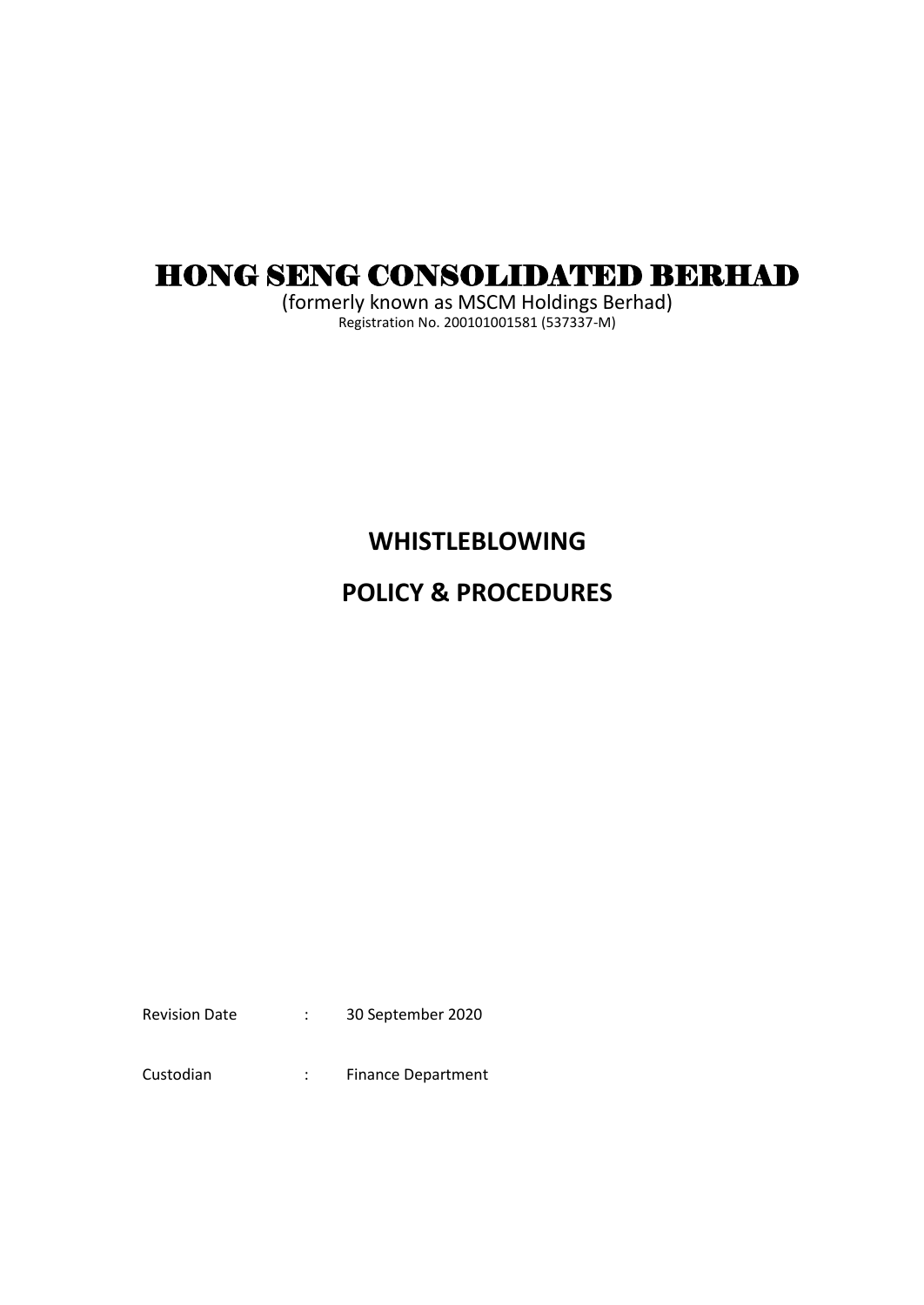#### **1. Objective**

This whistleblowing policy and procedures is to provide opportunity for employees, director and others to report serious concerns about risks of wrongful activities or reports a wrongdoing or to raise any concern or suspicious without fear of victimization or recrimination. It provides a mechanism for genuine concerns raised by individuals to be addressed in a responsible and effective manner and appropriate action to be taken to ensure that the matter is resolved effectively and within the Group wherever possible.

This policy shall apply to all employees of the Company and the Group.

The objective of the policy and procedure is to provide and facilitate a mechanism for any whistleblower to report concern about any suspected and/or known misconduct, wrongdoings, corruption, fraud, waste and/or abuse that affect others such as customers, suppliers, other employees, the Company or the public interest. Examples of issues may include:

- (a) commission of fraud and/or corruption;
- (b) unauthorised use of Company/Group's money, properties and/or facilities;
- (c) non-compliance with the Company's policies and procedures and/or code of conduct;
- (d) negligence/malpractice;
- (e) disclosure of Company's information without proper authorisation;
- (f) commission of acts which intimidate, harass and/or victimise any members of the Board of Directors, Management or staff of the Company;
- (g) abuse of position;
- (h) involvement in conflict of interest and/or business opportunities positions;
- (i) commission of unlawful acts;
- (j) exposure of Company's properties, facilities and/or staff to the risks of safety and security;
- (k) failure to meet professional standard; and
- (l) concealment of any of the above.

### **2. Anonymous Reporting**

Whilst the Company encourages whistleblowers to identify themselves, they, may remain anonymous when reporting any wrongdoing as described above. Nevertheless, anonymous allegations will be taken seriously and investigated fully. However, investigations into anonymous allegations are likely to be limited by the sufficiency of the information provided.

### 3. **Confidentiality**

The identity of the whistleblower and all concerns raised would be treated as private and confidential in order to protect the whistleblower from victimisation or harassment arises from the reporting. However, the whistleblower may be required to come forward as a witness in accordance with any applicable laws and regulations.

Any individual reporting on any concern must make it in good faith with reasonable belief that it is true, without malicious or false allegation and not for personal gain. Any employee found to make false and malicious allegation shall be subjected to disciplinary actions by the Company and/or legal action by the Company.

#### **4. Procedures**

- (a) Any concern should be reported to the immediate superior. However, if it is not possible or appropriate to do so, the concern should then be reported to the Executive Directors.
- (b) Any concern that deemed not appropriate to be reported to the immediate superior or Executive Directors should be raised to the attention of the Independent Non-Executive Director.
- (c) Upon receipt of the concern, the Executive Directors or the Independent Non-Executive Director (depending on who is the recipient of the reporting) shall set up an investigating team ("**Investigators**") to conduct investigation on the issue/concern raised.
- (d) The progress of the investigation shall be reported to the Executive Directors or the Independent Non-Executive Directors.